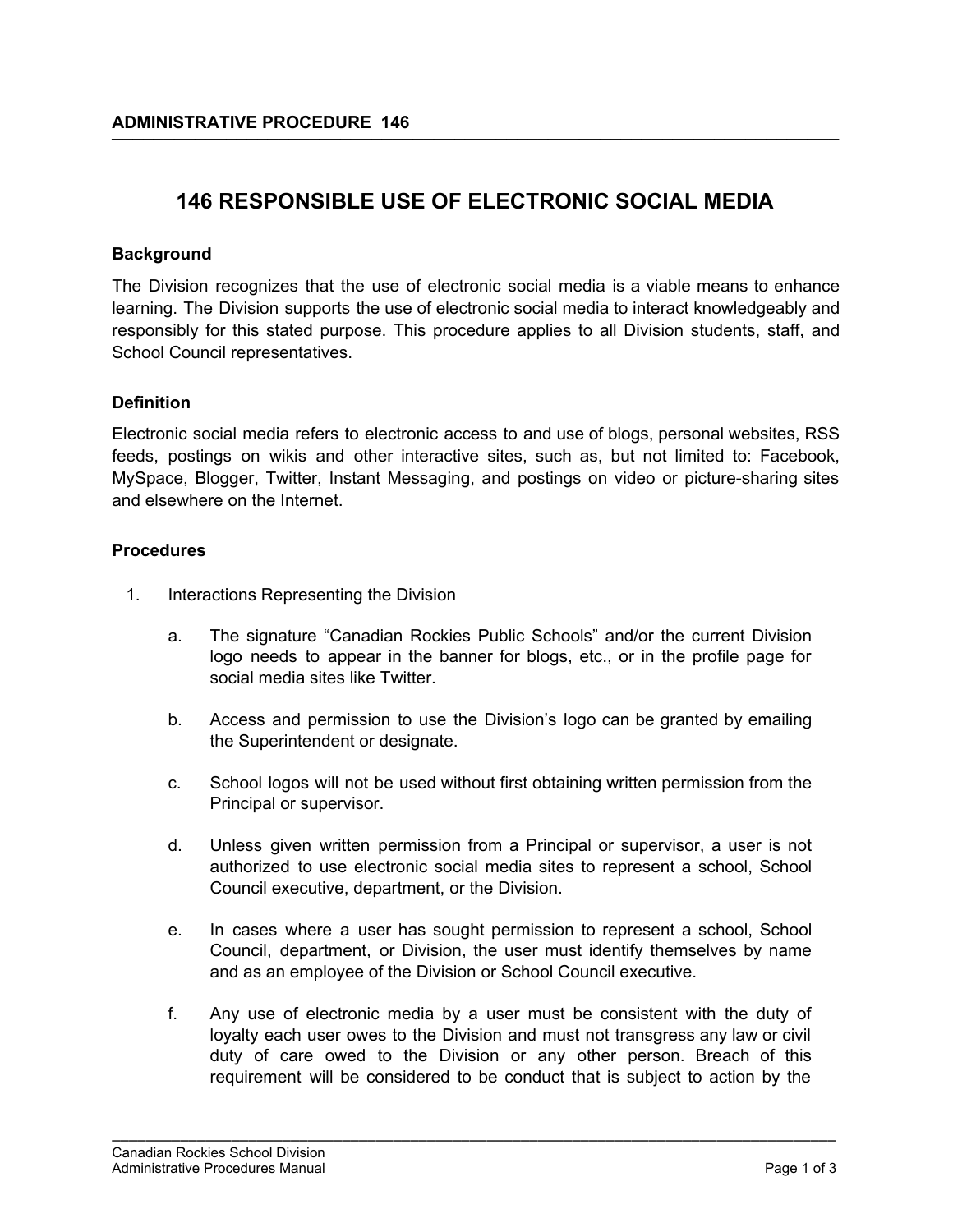Division and the Division will take such action as it considers is warranted.

- 2. Respect, Privacy, and Confidential Information
	- a. Users will not disclose confidential student information, images, or confidential school, department, or personnel records without first obtaining written consent from the Principal, supervisor, and the guardian(s) for students under the age of eighteen (18) who are not independent students, as defined in the School Act, or without first obtaining written consent from the Principal, supervisor, and from a student eighteen (18) years of age or older who is an independent student as defined in the Education Act.
	- b. Users will not use electronic social media sites to be defamatory or harassing towards any person and will not espouse or support any position or opinion or statement that is contrary to Board policies and Division administrative procedures.
	- c. Users will not engage electronically in behaviour or comments that would reflect negatively on a school or the Division's reputation or the reputation of any person employed with or holding elected office with the Division.
	- d. Users may be disciplined if their social media comments and postings, whether personal or school/Division related, are not in compliance with this procedure or any other policies or procedures of the Division.
	- e. Users participating in social media activities will respect copyright laws, not only in relation to the content produced on the social media sites, but also in relation to the software that enables them to operate.
	- f. Users participating in electronic social media activities acknowledge that all information posted to sites is subject to the provisions of the Freedom of Information and Protection of Privacy Act (FOIP) if that information falls within the ambit of the information protected by and governed by FOIP.
- 3. Staff-Student Online Correspondence/Interactions
	- a. Online correspondence between staff and students must be related to course work, or school-sanctioned clubs/activities. Social media conversations between a staff member and a parent are subject to the provisions of this Administrative Procedure. Please see Administrative Procedure 427 for additional guidelines surrounding appropriate adult and student interactions.
	- b. Private electronic messages between a staff member and a student, for any reason, are unacceptable.
	- c. Principal(s) must approve school-based electronic social media groups that will be supervised and monitored by a teacher from each participating school.

\_\_\_\_\_\_\_\_\_\_\_\_\_\_\_\_\_\_\_\_\_\_\_\_\_\_\_\_\_\_\_\_\_\_\_\_\_\_\_\_\_\_\_\_\_\_\_\_\_\_\_\_\_\_\_\_\_\_\_\_\_\_\_\_\_\_\_\_\_\_\_\_\_\_\_\_\_\_\_\_\_\_\_\_\_